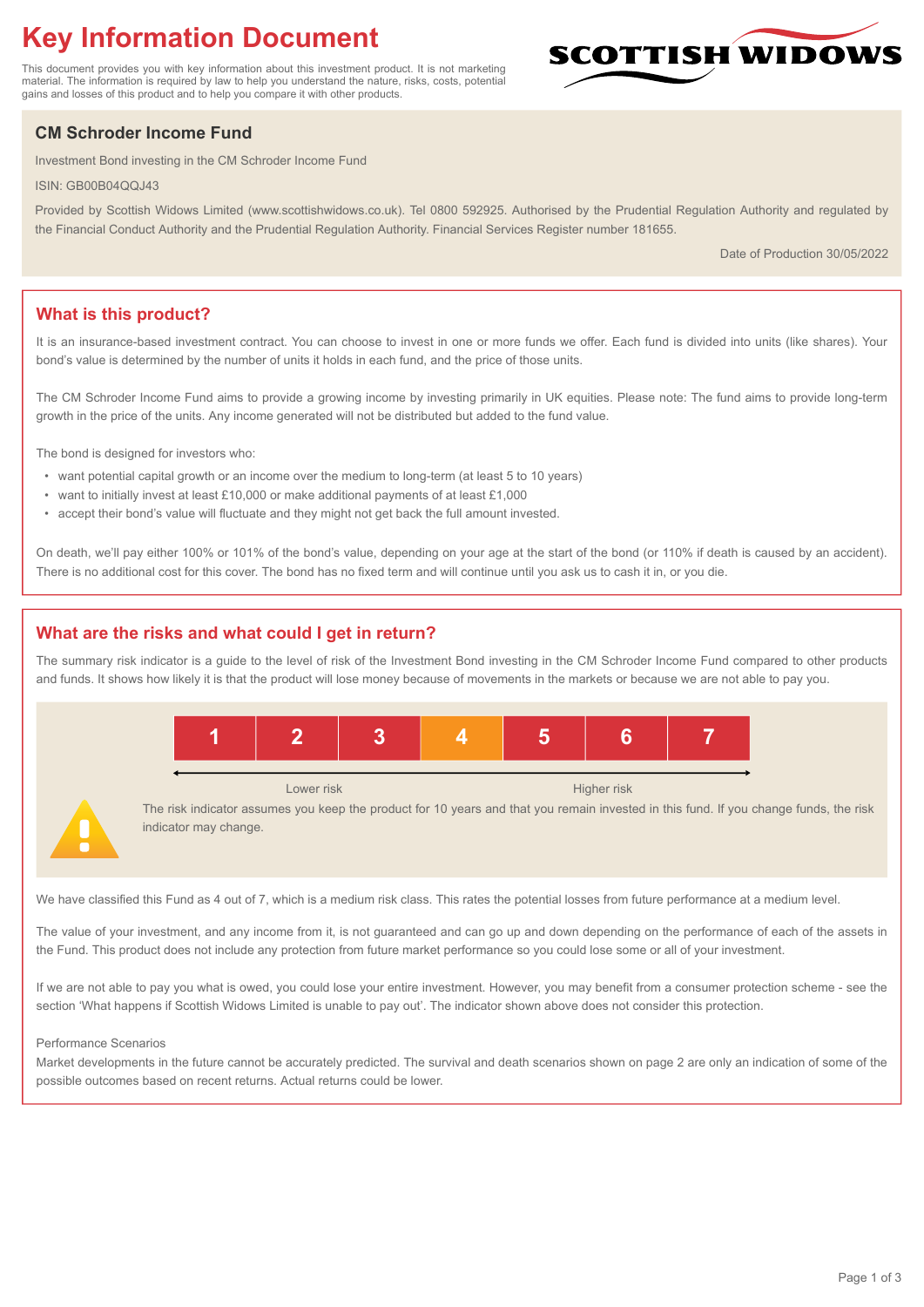

### **What are the risks and what could I get in return? (continued)**

This table shows the money you could get back over the next 10 years, under different scenarios, assuming that you invest £10,000. The figures below assume no withdrawals are taken and do not allow for any Large Fund Bonus which may apply. The scenarios shown illustrate how your investment could perform. You can compare them with the scenarios of other products. The scenarios presented are an estimate of future performance based on evidence from the past on how the value of this investment varies, and are not an exact indicator. What you get will vary depending on how the market performs and how long you keep the investment. The stress scenario shows what you might get back in extreme market circumstances, and it does not take into account the situation where we are not able to pay you. The death scenario assumes investments perform in line with the moderate scenario.

The figures shown include all the costs of the product itself, but may not include all the costs that you pay to your adviser. The figures do not take into account your personal tax situation, which may also affect how much you get back. Before deciding to invest, you should read the Additional Information Document for more information on the risks and what you might get back. See page 2 for information on how the performance scenarios are calculated.

| <b>Investment £10,000</b> |                                                    |           |                                             |           |  |  |
|---------------------------|----------------------------------------------------|-----------|---------------------------------------------|-----------|--|--|
|                           |                                                    | 5 years   | 10 years<br>(Recommended<br>holding period) |           |  |  |
| <b>Survival Scenarios</b> |                                                    |           |                                             |           |  |  |
| <b>Stress scenario</b>    | £1,329<br>What you might get back after costs      |           | £3,157                                      | £1,777    |  |  |
|                           | $-86.71%$<br>Average return each year              |           | $-20.59%$                                   | $-15.87%$ |  |  |
| Unfavourable scenario     | What you might get back after costs<br>£7,966      |           | £6,506                                      | £5,889    |  |  |
|                           | Average return each year                           | $-20.34%$ | $-8.24%$                                    | $-5.16%$  |  |  |
| Moderate scenario         | What you might get back after costs                | £10,239   | £11,360                                     | £12,934   |  |  |
|                           | Average return each year                           | 2.39%     | 2.58%                                       | 2.61%     |  |  |
| Favourable scenario       | What you might get back after costs                | £13,045   | £19,660                                     | £28,154   |  |  |
|                           | 30.45%<br>Average return each year                 |           | 14.48%                                      | 10.91%    |  |  |
| <b>Death scenarios</b>    |                                                    |           |                                             |           |  |  |
| Insured event             | What your beneficiaries might get back after costs | £10,342   | £11,473                                     | £13,063   |  |  |

#### **What happens if Scottish Widows is unable to pay out?**

Your Plan is fully covered by the Financial Services Compensation Scheme. More information about compensation arrangements is available from the Financial Services Compensation Scheme, who can be contacted on 0800 678 1100 or 0207 741 4100 or via their website at www.fscs.org.uk

## **What are the costs?**

The Reduction in Yield (RIY) shows what impact the total costs you pay will have on the investment return you might get. The total costs take into account one-off, ongoing and incidental costs. The amounts shown here are the cumulative costs of the product itself, for three different holding periods. The monetary figures shown assume you invest £10,000 and investments perform in line with the moderate scenario. The figures are estimates and may change in the future. The person selling you or advising you about this product may charge you other costs. If so, this person will provide you with information about these costs, and show you the impact that all costs will have on your investment over time.

| <b>Investment £10,000</b>       |                             |                              |                            |  |  |  |
|---------------------------------|-----------------------------|------------------------------|----------------------------|--|--|--|
| <b>Scenarios</b>                | If you cash in after 1 year | If you cash in after 5 years | If you cash in at 10 years |  |  |  |
| Total costs                     | £261                        | £1,113                       | £2,203                     |  |  |  |
| Impact on return (RIY) per year | 2.57%                       | 2.16%                        | 2.11%                      |  |  |  |